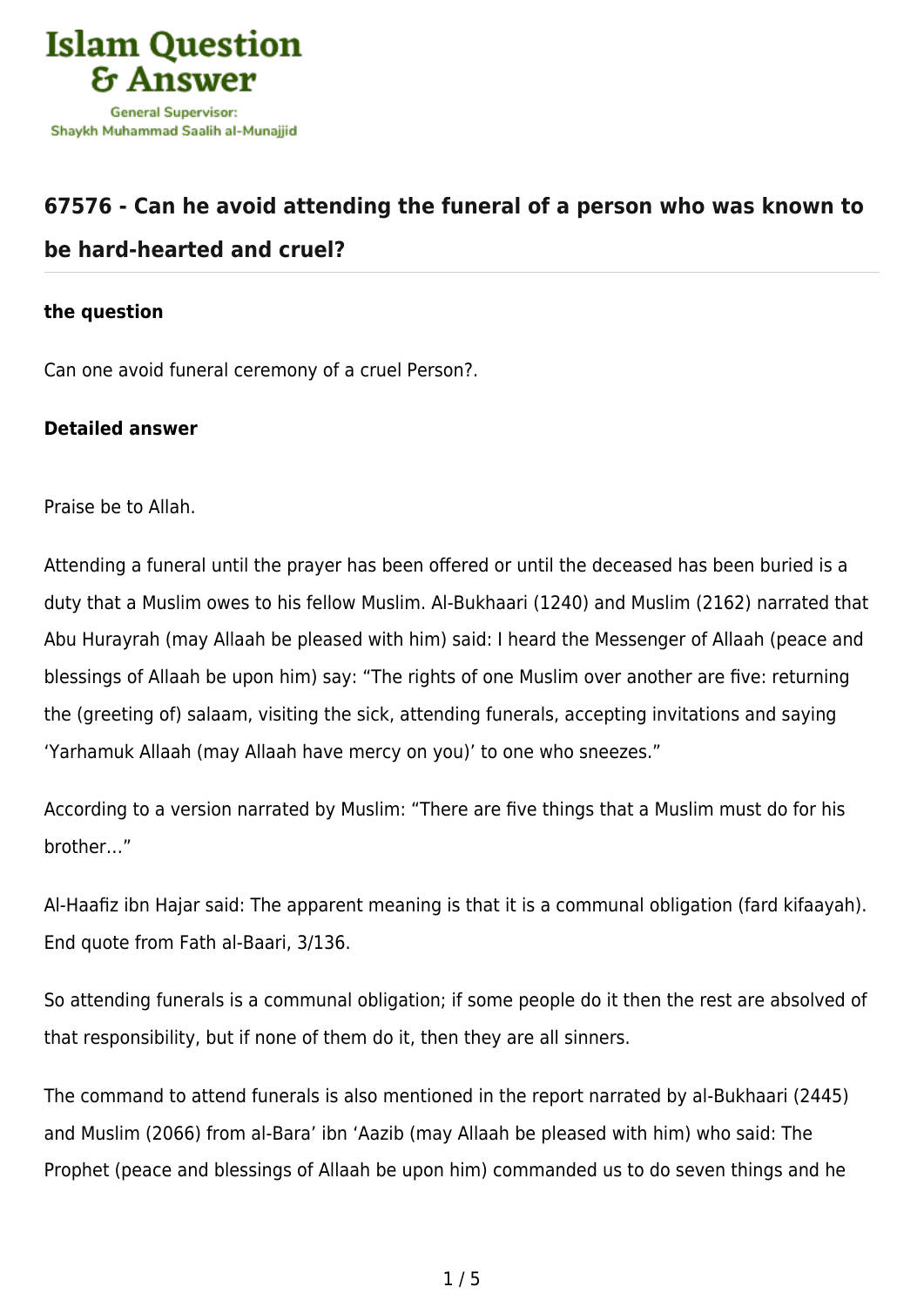

forbade us to do seven, and he mentioned: "Visiting the sick, attending funerals, saying 'Yarhamuk Allaah (may Allaah have mercy on you)' to one who sneezes, returning the (greeting of) salaam, supporting the one who has been wronged, accepting invitations and fulfilling a person's oath."

Concerning the virtue of attending funerals until the prayer has been offered and the deceased has been buried, the Prophet (peace and blessings of Allaah be upon him) said: "Whoever attends the funeral until the prayer has been offered will have one qiraat (of reward) and whoever attends until the deceased has been buried will have two qiraats." It was said, "What are the two qiraats?" He said: "Like two great mountains." Narrated by al-Bukhaari, 1325; Muslim, 945.

However, the Prophet (peace and blessings of Allaah be upon him) did avoid offering the funeral prayer for some people, as a punishment and a rebuke, and so as to deter others from doing what they did. He did not offer the funeral prayer for one who had stolen from the war booty, or for one who had killed himself.

Muslim (978) narrated that Jaabir ibn Samurah said: A man who had killed himself with an arrow was brought to the Messenger of Allaah (peace and blessings of Allaah be upon him), but he did not offer the funeral prayer for him.

Abu Dawood (2710), al-Nasaa'i (1959) and Ibn Maajah (2848) narrated from Zayd ibn Khaalid al-Juhani that one of the companions of the Prophet (peace and blessings of Allaah be upon him) died on the day of Khaybar. The Messenger of Allaah (peace and blessings of Allaah be upon him) was told about that and he said: "Offer the funeral prayer for your companion." The people's expressions changed (i.e. they did not know why the Prophet (peace and blessings of Allaah be upon him) was not going to lead the funeral prayer himself). He said: "Your companion stole from the war booty (when fighting) for the sake of Allaah." We searched his belongings and found some pearls from the pearls of the Jews that were not even worth two dirhams.

The scholars understood from this hadeeth that the Sunnah is for the ruler not to offer the funeral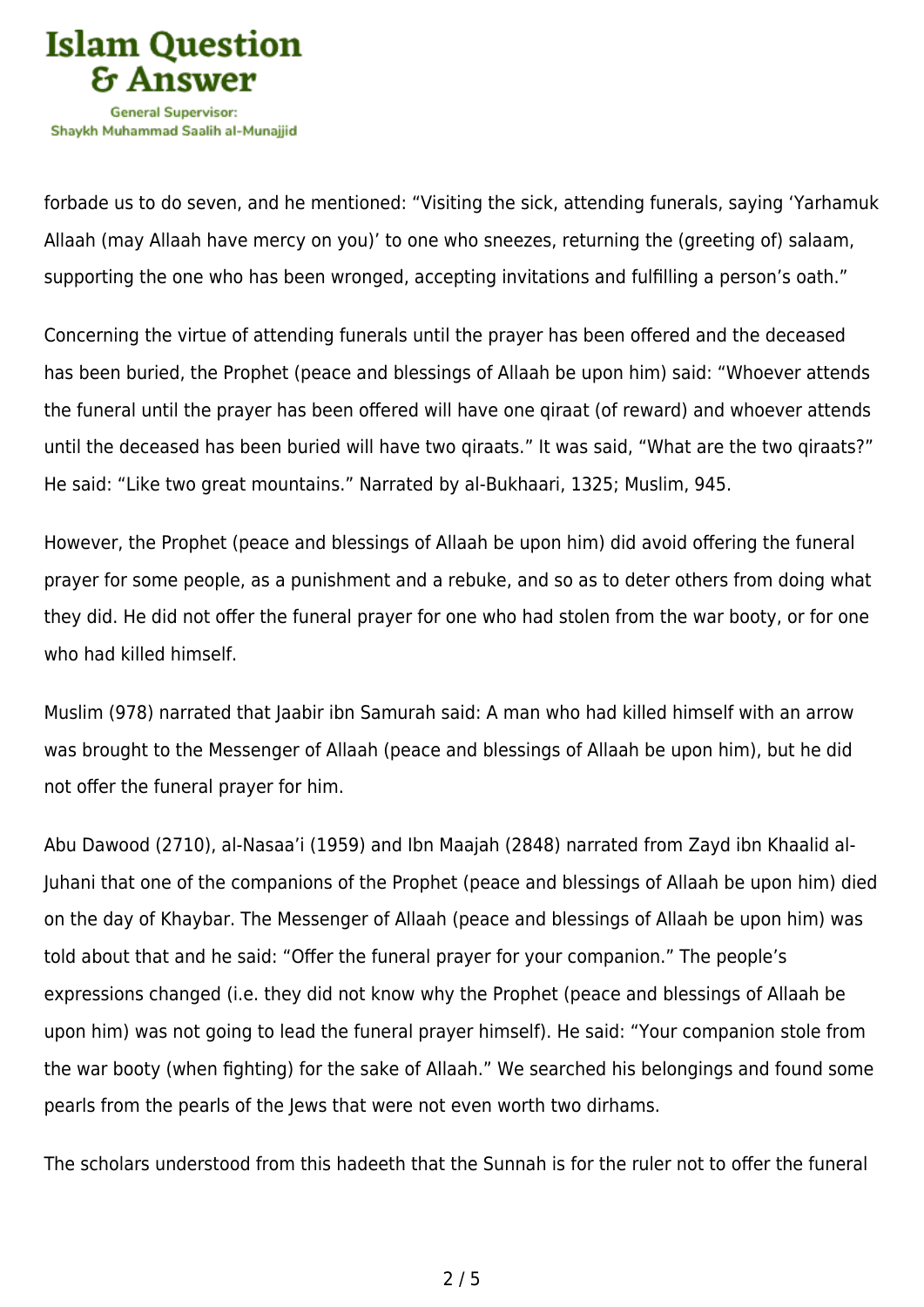

prayer for one who stole from the war booty or one who killed himself, following the example of the Prophet (peace and blessings of Allaah be upon him).

Here two questions arise:

1 – Should people of knowledge and virtue follow the ruler's lead?

2 – Should others who are like the one who stole from the war booty or one who killed himself, or worse than them – such as bandits, oppressors and those who commit major sins or commit sin openly – be treated in like manner?

The answer is: Yes, people of knowledge and virtue should follow the ruler's lead, and others who are like the one who stole from the war booty or one who killed himself, or worse than them, should be treated in like manner.

Al-Baaji said in al-Muntaqa: This is the Sunnah, rulers and people of virtue should refrain from offering the funeral prayer for those who committed major sins, as a deterrent against doing similar actions. The fact that he (the Prophet (peace and blessings of Allaah be upon him)) commanded others to offer the prayer for him indicates that they come under the heading of believers and are not regarded as non-believers because of the sins they committed. End quote.

Shaykh al-Islam Ibn Taymiyah (may Allaah have mercy on him) said: If a person who did not pay zakaah and did not pray except in Ramadaan dies, the people of knowledge and religious commitment should refrain from offering the funeral prayer for him as a punishment and a rebuke to those who are like him, because the Prophet (peace and blessings of Allaah be upon him) refrained from offering the funeral prayer for one who had killed himself, one who had stolen from the war booty, and a debtor who had died without paying off his debt. But some people must offer the funeral prayer for him… If a person who committed sin openly but still had some faith died, like those who commit major sins, and someone refuses to offer the funeral prayer for him as a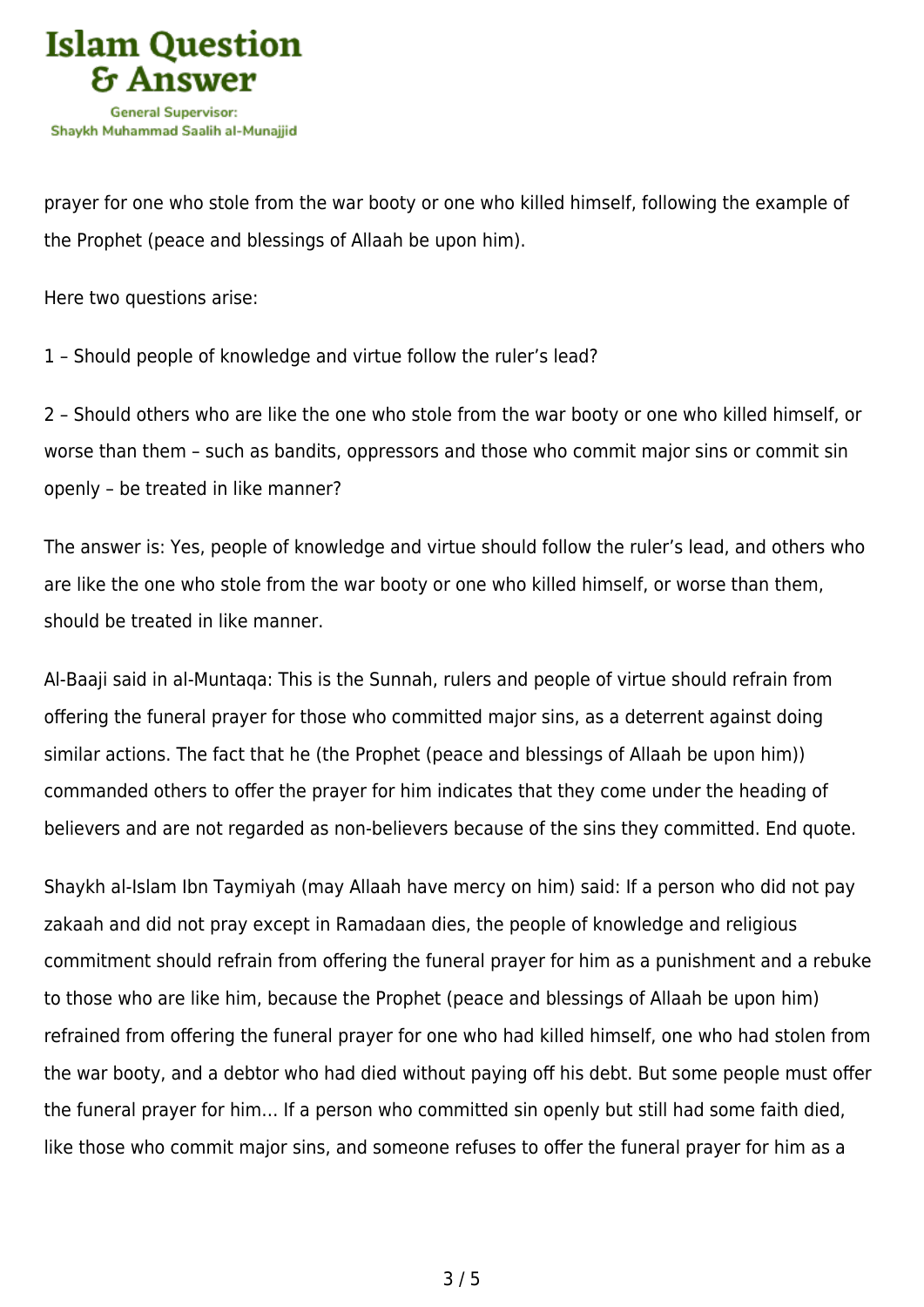

rebuke to others who are like him, he has done well. If a person offers the funeral prayer for him in the hope that Allaah will have mercy on him, and because there is no purpose to be served by refraining from offering the prayer for him, he has also done well. If a person refuses outwardly to offer the funeral prayer for him but makes du'aa' for him in secret in order to achieve both purposes, that is better than missing out on one of them. End quote.

Al-Ikhtiyaaraat, p. 80

In al-Insaaf (2/535), al-Mardaawi narrated that Imam Ahmad did not offer the funeral prayer for those who had committed major sins, and he said: al-Majd (i.e., Majd al-Deen ibn Taymiyah, the grandfather of Shaykh al-Islam Ibn Taymiyah) said that the funeral prayer should not be offered for anyone who had died openly committing sin without having repented. It says in al-Furoo': and this view is sound. End quote.

Shaykh Ibn Uthaymeen (may Allaah have mercy on him) said: If someone were to say: Shouldn't this ruling apply to the ameer, qaadi or mufti of every town, anyone whose refusal to offer the funeral prayer would be counted as a rebuke? Does the ruling apply to them? The answer is, Yes, it applies to them. If a person's refusal to offer the funeral prayer will count as a rebuke, then it is Sunnah for him not to offer the funeral prayer for one who has stolen from the war booty or one who killed himself.

Then he said: Are those who are like the one who steals from the war booty or who kills himself, or who are worse than them and cause more harm to the Muslims, such as bandits, to be treated in like manner?

Answer: The well-known view in the madhhab is that they are not to be treated in like manner,

The other view is that the imam should not offer the funeral prayer for those who are like them, or worse than them, because if sharee'ah prescribes a punishment for a certain sin, then it also